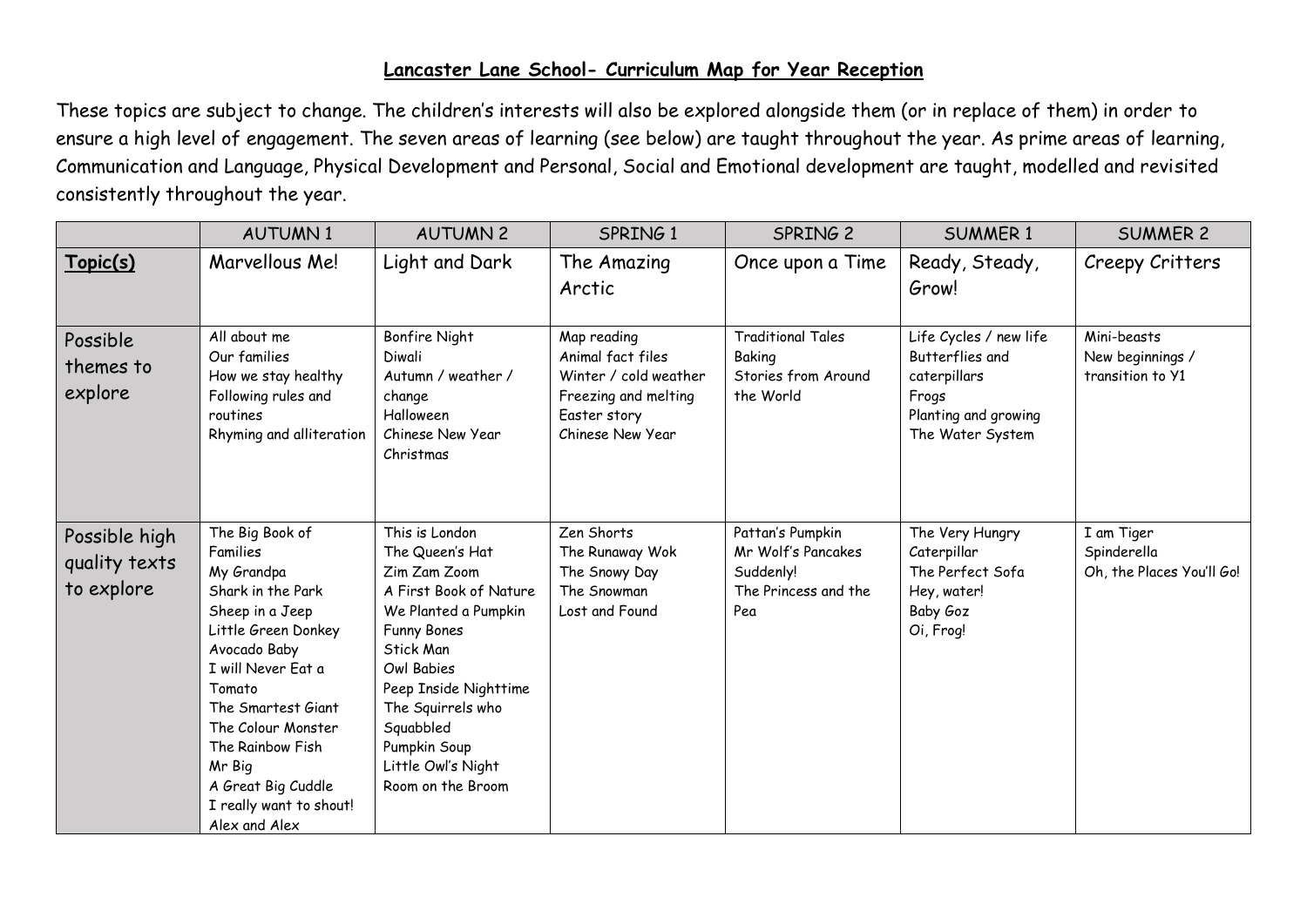|                                                                                                                                | <b>AUTUMN1</b>                                                                                                                                                                                                                                                                                       | <b>AUTUMN 2</b>                                                                    | SPRING 1                                                                                                                                                                                    | SPRING 2               | <b>SUMMER 1</b>       | <b>SUMMER 2</b>        |  |  |
|--------------------------------------------------------------------------------------------------------------------------------|------------------------------------------------------------------------------------------------------------------------------------------------------------------------------------------------------------------------------------------------------------------------------------------------------|------------------------------------------------------------------------------------|---------------------------------------------------------------------------------------------------------------------------------------------------------------------------------------------|------------------------|-----------------------|------------------------|--|--|
| Communication                                                                                                                  | Understand how to listen carefully and why listening is important.                                                                                                                                                                                                                                   |                                                                                    |                                                                                                                                                                                             |                        |                       |                        |  |  |
| and Language                                                                                                                   | Learn new vocabulary<br>Use new vocabulary through the day<br>$\bullet$                                                                                                                                                                                                                              |                                                                                    |                                                                                                                                                                                             |                        |                       |                        |  |  |
|                                                                                                                                | Ask questions to find out more and to check they understand what has been said to them.<br>$\bullet$                                                                                                                                                                                                 |                                                                                    |                                                                                                                                                                                             |                        |                       |                        |  |  |
|                                                                                                                                |                                                                                                                                                                                                                                                                                                      | Articulate their ideas and thoughts in well-formed sentences.                      |                                                                                                                                                                                             |                        |                       |                        |  |  |
|                                                                                                                                | $\bullet$                                                                                                                                                                                                                                                                                            | Connect one idea or action to another using a range of connectives.                |                                                                                                                                                                                             |                        |                       |                        |  |  |
|                                                                                                                                | Describe events in some detail                                                                                                                                                                                                                                                                       |                                                                                    |                                                                                                                                                                                             |                        |                       |                        |  |  |
|                                                                                                                                | $\bullet$                                                                                                                                                                                                                                                                                            |                                                                                    | Use talk to help work out problems and organise thinking and activities explain how things work and why they might happen.                                                                  |                        |                       |                        |  |  |
|                                                                                                                                | Develop social phrases<br>Engage in story times.                                                                                                                                                                                                                                                     |                                                                                    |                                                                                                                                                                                             |                        |                       |                        |  |  |
|                                                                                                                                |                                                                                                                                                                                                                                                                                                      | Listen to and talk about stories to build familiarity and understanding.           |                                                                                                                                                                                             |                        |                       |                        |  |  |
|                                                                                                                                |                                                                                                                                                                                                                                                                                                      |                                                                                    | Retell the story, once they have developed a deep familiarity with the text; some as exact repetition and some in their own words.                                                          |                        |                       |                        |  |  |
|                                                                                                                                | Use new vocabulary in different contexts.                                                                                                                                                                                                                                                            |                                                                                    |                                                                                                                                                                                             |                        |                       |                        |  |  |
|                                                                                                                                |                                                                                                                                                                                                                                                                                                      | Listen carefully to rhymes and songs, paying attention to how they sound.          |                                                                                                                                                                                             |                        |                       |                        |  |  |
|                                                                                                                                | Learn rhymes, poems and songs.                                                                                                                                                                                                                                                                       |                                                                                    |                                                                                                                                                                                             |                        |                       |                        |  |  |
|                                                                                                                                | Engage in non-fiction books.                                                                                                                                                                                                                                                                         |                                                                                    |                                                                                                                                                                                             |                        |                       |                        |  |  |
|                                                                                                                                |                                                                                                                                                                                                                                                                                                      |                                                                                    | Listen to and talk about selected non-fiction to develop a deep familiarity with new knowledge and vocabulary.                                                                              |                        |                       |                        |  |  |
| <b>Early Learning Goals:</b>                                                                                                   |                                                                                                                                                                                                                                                                                                      |                                                                                    |                                                                                                                                                                                             |                        |                       |                        |  |  |
| 1)                                                                                                                             | Listen attentively and respond to what they hear with relevant questions, comments and actions when being read to and during whole class discussions and small group                                                                                                                                 |                                                                                    |                                                                                                                                                                                             |                        |                       |                        |  |  |
|                                                                                                                                | interactions. Make comments about what they have heard and ask questions to clarify their understanding. Hold conversation when engaged in back-and-forth exchanges with                                                                                                                             |                                                                                    |                                                                                                                                                                                             |                        |                       |                        |  |  |
|                                                                                                                                | their teacher and peers.                                                                                                                                                                                                                                                                             |                                                                                    |                                                                                                                                                                                             |                        |                       |                        |  |  |
| 2)                                                                                                                             | Participate in small group, class and one-to-one discussions, offering their own ideas, using recently introduced vocabulary. Offer explanations for why things might happen,                                                                                                                        |                                                                                    |                                                                                                                                                                                             |                        |                       |                        |  |  |
|                                                                                                                                | making use of recently introduced vocabulary from stories, non-fiction, rhymes and poems when appropriate. Express their ideas and feelings about their experiences using full                                                                                                                       |                                                                                    |                                                                                                                                                                                             |                        |                       |                        |  |  |
|                                                                                                                                | sentences, including use of past, present and future tenses and making use of conjunctions, with modelling and support from their teacher.                                                                                                                                                           |                                                                                    |                                                                                                                                                                                             |                        |                       |                        |  |  |
| Physical                                                                                                                       |                                                                                                                                                                                                                                                                                                      |                                                                                    | Revise and refine the fundamental movement skills they have already acquired: rolling, crawling, walking, jumping, running, hopping, skipping, climbing                                     |                        |                       |                        |  |  |
|                                                                                                                                |                                                                                                                                                                                                                                                                                                      | Progress towards a more fluent style of moving, with developing control and grace. |                                                                                                                                                                                             |                        |                       |                        |  |  |
| Development                                                                                                                    | $\bullet$<br>gymnastics, sport and swimming.                                                                                                                                                                                                                                                         |                                                                                    | Develop the overall body strength, co-ordination, balance and agility needed to engage successfully with future physical education sessions and other physical disciplines including dance, |                        |                       |                        |  |  |
|                                                                                                                                | $\bullet$                                                                                                                                                                                                                                                                                            |                                                                                    |                                                                                                                                                                                             |                        |                       |                        |  |  |
|                                                                                                                                | Develop their small motor skills so that they can use a range of tools competently, safely and confidently. Suggested tools: pencils for drawing and writing, paintbrushes, scissors, knives,<br>forks and spoons.                                                                                   |                                                                                    |                                                                                                                                                                                             |                        |                       |                        |  |  |
| Use their core muscle strength to achieve a good posture when sitting at a table or sitting on the floor.                      |                                                                                                                                                                                                                                                                                                      |                                                                                    |                                                                                                                                                                                             |                        |                       |                        |  |  |
| Combine different movements with ease and fluency<br>$\bullet$                                                                 |                                                                                                                                                                                                                                                                                                      |                                                                                    |                                                                                                                                                                                             |                        |                       |                        |  |  |
|                                                                                                                                | Confidently and safely use a range of large and small apparatus indoors and outside, alone and in a group.<br>$\bullet$                                                                                                                                                                              |                                                                                    |                                                                                                                                                                                             |                        |                       |                        |  |  |
|                                                                                                                                | Develop overall body-strength, balance, co-ordination and agility                                                                                                                                                                                                                                    |                                                                                    |                                                                                                                                                                                             |                        |                       |                        |  |  |
|                                                                                                                                | Further develop and refine a range of ball skills including: throwing, catching, kicking, passing, batting, and aiming.<br>$\bullet$                                                                                                                                                                 |                                                                                    |                                                                                                                                                                                             |                        |                       |                        |  |  |
|                                                                                                                                | Develop confidence, competence, precision and accuracy when engaging in activities that involve a ball.                                                                                                                                                                                              |                                                                                    |                                                                                                                                                                                             |                        |                       |                        |  |  |
|                                                                                                                                | Develop the foundations of a handwriting style which is fast, accurate and efficient.<br>$\bullet$<br>Know and talk about the different factors that support their overall health and wellbeing: regular physical activity, healthy eating, toothbrushing, sensible amounts of 'screen time', having |                                                                                    |                                                                                                                                                                                             |                        |                       |                        |  |  |
|                                                                                                                                | a good sleep routine, being a safe pedestrian                                                                                                                                                                                                                                                        |                                                                                    |                                                                                                                                                                                             |                        |                       |                        |  |  |
| Further develop the skills they need to manage the school day successfully: lining up and queuing, mealtimes, personal hygiene |                                                                                                                                                                                                                                                                                                      |                                                                                    |                                                                                                                                                                                             |                        |                       |                        |  |  |
| PE lessons                                                                                                                     | Introduction to                                                                                                                                                                                                                                                                                      | Balance, jumping and                                                               | Experiment with                                                                                                                                                                             | Adjust speed and       | Under arm throw and   | Gymnastic rolls and    |  |  |
|                                                                                                                                | Fundamental Movement                                                                                                                                                                                                                                                                                 | landing, climbing over                                                             | different ways of moving                                                                                                                                                                    | direction and over arm | travel under and over | revise all fundamental |  |  |
|                                                                                                                                | Skills                                                                                                                                                                                                                                                                                               | and under, throwing                                                                | and move with control                                                                                                                                                                       | throw                  |                       | skills and             |  |  |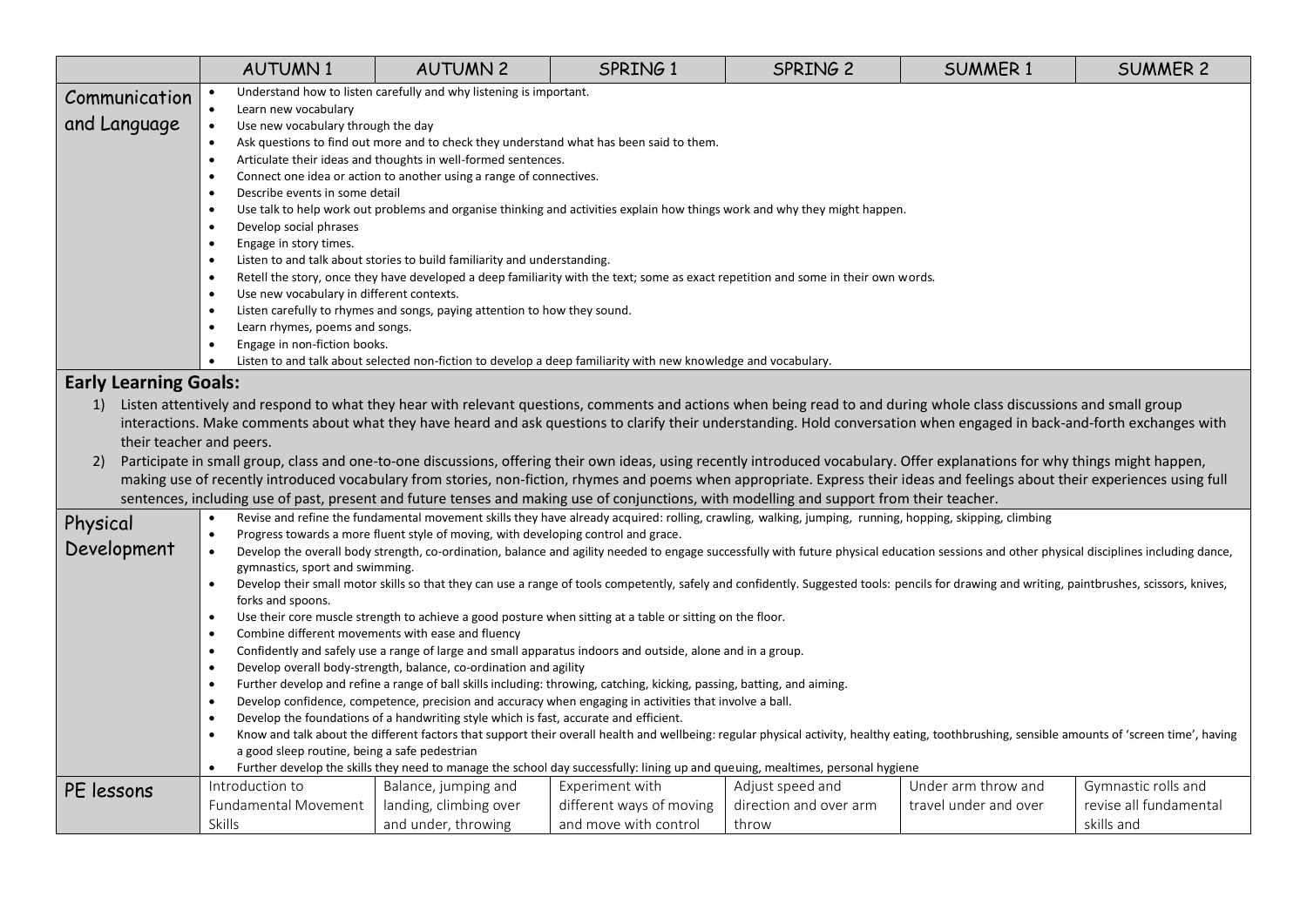|                                                                                                                                                                                                                                                                                                                                                                                                                                                                                                                                                                                                                                                                                                                                                                                                                                                                                                                                                                                                                                                                                                                                                                                                                                                                                                                                                                                                                                                                                                                                                                                                                                                                                                                                                                                                                                                                                                                                                                                                                                                                            | <b>AUTUMN1</b>                                                                                                                                                                                                                                                                                                                                                                                                                                                                                                                                                                                                                                                                                                                                                                                                                                                                 | <b>AUTUMN 2</b> | SPRING 1                                                                                                                                                                                                                                                                           | SPRING 2 | <b>SUMMER 1</b>                                                                                                             | <b>SUMMER 2</b> |  |  |
|----------------------------------------------------------------------------------------------------------------------------------------------------------------------------------------------------------------------------------------------------------------------------------------------------------------------------------------------------------------------------------------------------------------------------------------------------------------------------------------------------------------------------------------------------------------------------------------------------------------------------------------------------------------------------------------------------------------------------------------------------------------------------------------------------------------------------------------------------------------------------------------------------------------------------------------------------------------------------------------------------------------------------------------------------------------------------------------------------------------------------------------------------------------------------------------------------------------------------------------------------------------------------------------------------------------------------------------------------------------------------------------------------------------------------------------------------------------------------------------------------------------------------------------------------------------------------------------------------------------------------------------------------------------------------------------------------------------------------------------------------------------------------------------------------------------------------------------------------------------------------------------------------------------------------------------------------------------------------------------------------------------------------------------------------------------------------|--------------------------------------------------------------------------------------------------------------------------------------------------------------------------------------------------------------------------------------------------------------------------------------------------------------------------------------------------------------------------------------------------------------------------------------------------------------------------------------------------------------------------------------------------------------------------------------------------------------------------------------------------------------------------------------------------------------------------------------------------------------------------------------------------------------------------------------------------------------------------------|-----------------|------------------------------------------------------------------------------------------------------------------------------------------------------------------------------------------------------------------------------------------------------------------------------------|----------|-----------------------------------------------------------------------------------------------------------------------------|-----------------|--|--|
| <b>Early Learning Goals:</b><br>3)<br>4)<br>Personal,                                                                                                                                                                                                                                                                                                                                                                                                                                                                                                                                                                                                                                                                                                                                                                                                                                                                                                                                                                                                                                                                                                                                                                                                                                                                                                                                                                                                                                                                                                                                                                                                                                                                                                                                                                                                                                                                                                                                                                                                                      | Negotiate space and obstacles safely, with consideration for themselves and others. Demonstrate strength, balance and coordination when playing. Move energetically, such as<br>running, jumping, dancing, hopping, skipping and climbing.<br>Hold a pencil effectively in preparation for fluent writing - using the tripod grip in almost all cases. Use a range of small tools, including scissors, paintbrushes and cutlery. Begin<br>to show accuracy and care when drawing.<br>See themselves as a valuable individual.                                                                                                                                                                                                                                                                                                                                                  |                 |                                                                                                                                                                                                                                                                                    |          |                                                                                                                             |                 |  |  |
| Social and<br>Emotional<br>Development                                                                                                                                                                                                                                                                                                                                                                                                                                                                                                                                                                                                                                                                                                                                                                                                                                                                                                                                                                                                                                                                                                                                                                                                                                                                                                                                                                                                                                                                                                                                                                                                                                                                                                                                                                                                                                                                                                                                                                                                                                     | Build constructive and respectful relationships.<br>Express their feelings and consider the feelings of others.<br>Show resilience and perseverance in the face of challenge.<br>Identify and moderate their own feelings socially and emotionally.<br>Think about the perspectives of others.                                                                                                                                                                                                                                                                                                                                                                                                                                                                                                                                                                                 |                 |                                                                                                                                                                                                                                                                                    |          |                                                                                                                             |                 |  |  |
| Manage their own needs.<br><b>Early Learning Goals:</b><br>Show an understanding of their own feelings and those of others, and begin to regulate their behaviour accordingly. · Set and work towards simple goals, being able to wait for<br>5)<br>what they want and control their immediate impulses when appropriate. · Give focused attention to what the teacher says, responding appropriately even when engaged in<br>activity, and show an ability to follow instructions involving several ideas or actions.<br>Be confident to try new activities and show independence, resilience and perseverance in the face of challenge. Explain the reasons for rules, know right from wrong and try to<br>6)<br>behave accordingly. Manage their own basic hygiene and personal needs, including dressing, going to the toilet and understanding the importance of healthy food choices.<br>Work and play cooperatively and take turns with others. Form positive attachments to adults and friendships with peers. Show sensitivity to their own and to others' needs.<br>7)<br>Read individual letters by saying the sounds for them<br>Read simple phrases and sentences made up of words with<br>Write short sentences with words with known letter-sound<br>$\bullet$<br>Literacy<br>known letter-sound correspondences and, where<br>correspondences using a capital letter and full stop.<br>Read some letter groups that each represent one sound and<br>necessary, a few exception words.<br>say sounds for them.<br>Re-read what they have written to check that it makes<br>Re-read these books to build up their confidence in word<br>Read a few common exception words matched to the<br>sense.<br>reading, their fluency and their understanding and<br>school's phonic programme.<br>Blend sounds into words, so that they can read short words<br>enjoyment.<br>Form lower-case and capital letters correctly.<br>made up of known letter-sound correspondences.<br>Spell words by identifying the sounds and then writing the<br>sound with letter/s. |                                                                                                                                                                                                                                                                                                                                                                                                                                                                                                                                                                                                                                                                                                                                                                                                                                                                                |                 |                                                                                                                                                                                                                                                                                    |          |                                                                                                                             |                 |  |  |
| Phonics                                                                                                                                                                                                                                                                                                                                                                                                                                                                                                                                                                                                                                                                                                                                                                                                                                                                                                                                                                                                                                                                                                                                                                                                                                                                                                                                                                                                                                                                                                                                                                                                                                                                                                                                                                                                                                                                                                                                                                                                                                                                    | Baseline and Phase 1                                                                                                                                                                                                                                                                                                                                                                                                                                                                                                                                                                                                                                                                                                                                                                                                                                                           | Phase 2         | Phase 2/3                                                                                                                                                                                                                                                                          | Phase 3  | Phase 3/4                                                                                                                   | Phase 4         |  |  |
| <b>Early Learning Goals:</b><br>8)<br>9)                                                                                                                                                                                                                                                                                                                                                                                                                                                                                                                                                                                                                                                                                                                                                                                                                                                                                                                                                                                                                                                                                                                                                                                                                                                                                                                                                                                                                                                                                                                                                                                                                                                                                                                                                                                                                                                                                                                                                                                                                                   | Demonstrate understanding of what has been read to them by retelling stories and narratives using their own words and recently introduced vocabulary. Anticipate (where<br>appropriate) key events in stories. Use and understand recently introduced vocabulary during discussions about stories, non-fiction, rhymes and poems and during role play.<br>Say a sound for each letter in the alphabet and at least 10 digraphs. Read words consistent with their phonic knowledge by sound-blending. Read aloud simple sentences and<br>books that are consistent with their phonic knowledge, including some common exception words.<br>10) Write recognisable letters, most of which are correctly formed. Spell words by identifying sounds in them and representing the sounds with a letter or letters. Write simple<br>phrases and sentences that can be read by others. |                 |                                                                                                                                                                                                                                                                                    |          |                                                                                                                             |                 |  |  |
| Maths                                                                                                                                                                                                                                                                                                                                                                                                                                                                                                                                                                                                                                                                                                                                                                                                                                                                                                                                                                                                                                                                                                                                                                                                                                                                                                                                                                                                                                                                                                                                                                                                                                                                                                                                                                                                                                                                                                                                                                                                                                                                      | Count objects, actions and sounds.<br>Subitise.<br>$\bullet$<br>Link the number symbol (numeral) with its cardinal number<br>value<br>Select, rotate and manipulate shapes in order to develop<br>$\bullet$<br>spatial reasoning skills.                                                                                                                                                                                                                                                                                                                                                                                                                                                                                                                                                                                                                                       |                 | Understand the 'one more than/one less than' relationship<br>between consecutive numbers.<br>Count beyond ten.<br>$\bullet$<br>Explore the composition of numbers to 10.<br>$\bullet$<br>Automatically recall number bonds for numbers 0-10.<br>$\bullet$<br>Compare numbers to 10 |          | Compose and decompose shapes so that children recognise<br>a shape can have other shapes within it, just as numbers<br>can. |                 |  |  |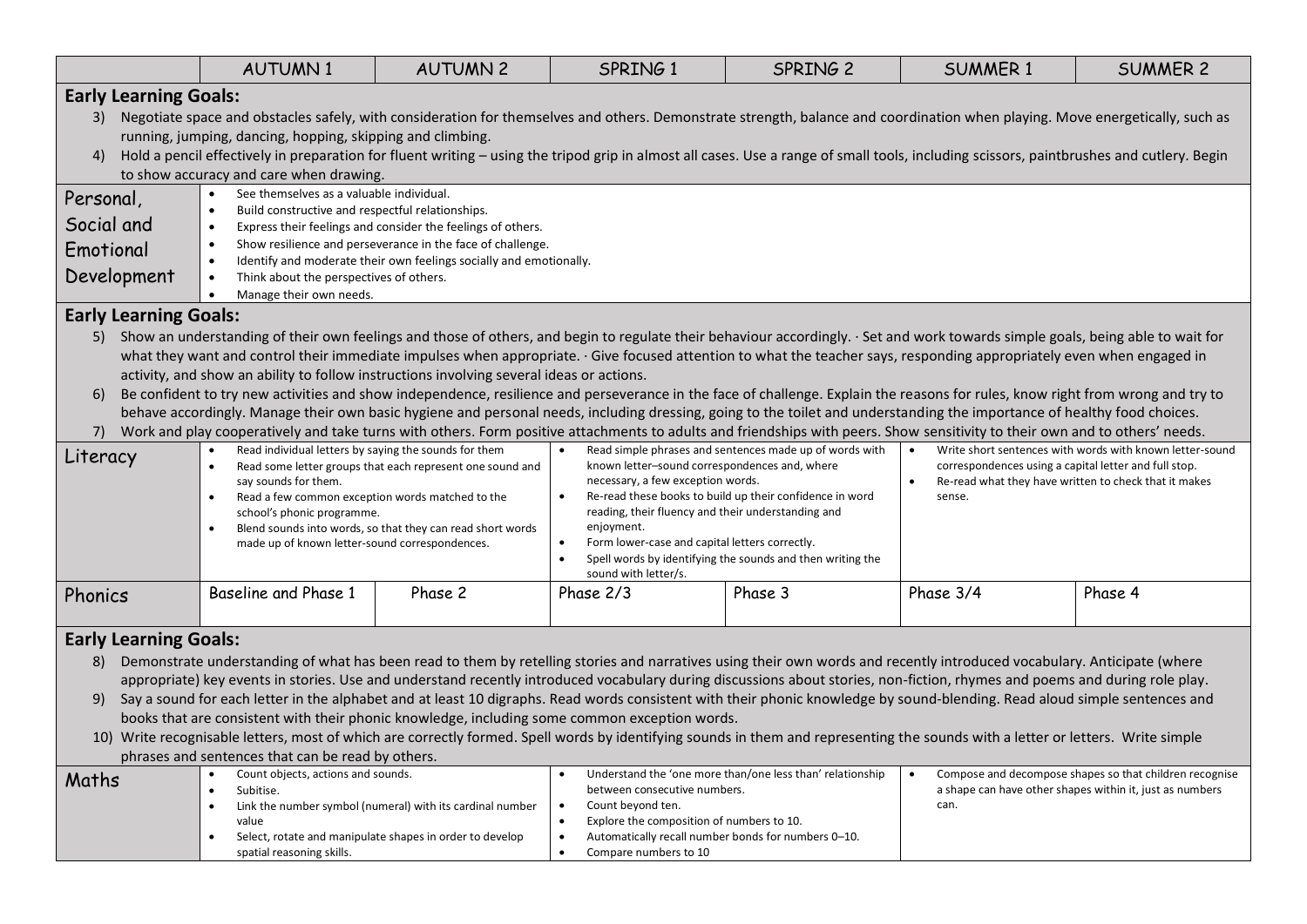|                                         | <b>AUTUMN1</b>                                                                                                                | <b>AUTUMN 2</b>                                                                                                                                                                                                                                                                                                                                                                                                                                                                                                                                                                                                                                                                                                                                                                                                                                                                                                                                                                                                                                                                                                                                                                                                                                                                      | SPRING 1                                                                                                                                    | SPRING 2                                                                                                          | <b>SUMMER 1</b>                                                                                          | <b>SUMMER 2</b>                                             |
|-----------------------------------------|-------------------------------------------------------------------------------------------------------------------------------|--------------------------------------------------------------------------------------------------------------------------------------------------------------------------------------------------------------------------------------------------------------------------------------------------------------------------------------------------------------------------------------------------------------------------------------------------------------------------------------------------------------------------------------------------------------------------------------------------------------------------------------------------------------------------------------------------------------------------------------------------------------------------------------------------------------------------------------------------------------------------------------------------------------------------------------------------------------------------------------------------------------------------------------------------------------------------------------------------------------------------------------------------------------------------------------------------------------------------------------------------------------------------------------|---------------------------------------------------------------------------------------------------------------------------------------------|-------------------------------------------------------------------------------------------------------------------|----------------------------------------------------------------------------------------------------------|-------------------------------------------------------------|
|                                         | Compare numbers to 5                                                                                                          |                                                                                                                                                                                                                                                                                                                                                                                                                                                                                                                                                                                                                                                                                                                                                                                                                                                                                                                                                                                                                                                                                                                                                                                                                                                                                      | Continue, copy and create repeating patterns.<br>Compare length, weight and capacity.<br>$\bullet$                                          |                                                                                                                   |                                                                                                          |                                                             |
| <b>Early Learning Goals:</b><br>equally |                                                                                                                               | 11) Have a deep understanding of number to 10, including the composition of each number. Subitise (recognise quantities without counting) up to 5. Automatically recall (without<br>reference to rhymes, counting or other aids) number bonds up to 5 (including subtraction facts) and some number bonds to 10, including double facts.<br>12) Verbally count beyond 20, recognising the pattern of the counting system. Compare quantities up to 10 in different contexts, recognising when one quantity is greater than, less<br>than or the same as the other Quantity`. Explore and represent patterns within numbers up to 10, including evens and odds, double facts and how quantities can be distributed                                                                                                                                                                                                                                                                                                                                                                                                                                                                                                                                                                    |                                                                                                                                             |                                                                                                                   |                                                                                                          |                                                             |
| Understanding<br>the World              | Talk about members of<br>their immediate family<br>and community.<br>Name and describe<br>people who are familiar<br>to them. | Comment on images of<br>familiar situations in the<br>past.<br>Compare and contrast<br>$\bullet$<br>characters from stories,<br>including figures from the<br>past.<br>Understand that some<br>places are special to<br>members of their<br>community.<br>Recognise that people<br>have different beliefs and<br>celebrate special times in<br>different ways.<br>Describe what they see,<br>hear and feel whilst<br>outside.                                                                                                                                                                                                                                                                                                                                                                                                                                                                                                                                                                                                                                                                                                                                                                                                                                                        | Draw information from a<br>simple map.<br>Understand the effect of<br>$\bullet$<br>changing seasons on the<br>natural world around<br>them. | Recognise some<br>similarities and<br>differences between life<br>in this country and life in<br>other countries. | Explore the natural world<br>around them.<br>Describe what they see,<br>hear and feel whilst<br>outside. | Describe what they see,<br>hear and feel whilst<br>outside. |
| <b>Early Learning Goals:</b>            |                                                                                                                               | 13) Talk about the lives of the people around them and their roles in society. Know some similarities and differences between things in the past and now, drawing on their<br>experiences and what has been read in class. Understand the past through settings, characters and events encountered in books read in class and storytelling.<br>14) Describe their immediate environment using knowledge from observation, discussion, stories, non-fiction texts and maps. Know some similarities and differences between<br>different religious and cultural communities in this country, drawing on their experiences and what has been read in class. Explain some similarities and differences between life<br>in this country and life in other countries, drawing on knowledge from stories, nonfiction texts and (when appropriate) maps.<br>15) Explore the natural world around them, making observations and drawing pictures of animals and plants. Know some similarities and differences between the natural world<br>around them and contrasting environments, drawing on their experiences and what has been read in class. Understand some important processes and changes in the natural<br>world around them, including the seasons and changing states of matter. |                                                                                                                                             |                                                                                                                   |                                                                                                          |                                                             |
| Expressive<br>Arts and<br>Design        | $\bullet$<br>$\bullet$<br>Develop storylines in their pretend play.                                                           | Explore, use and refine a variety of artistic effects to express their ideas and feelings.<br>Return to and build on their previous learning, refining ideas and developing their ability to represent them.<br>Create collaboratively sharing ideas, resources and skills.<br>Listen attentively, move to and talk about music, expressing their feelings and responses.<br>Watch and talk about dance and performance art, expressing their feelings and responses.<br>Sing in a group or on their own, increasingly matching the pitch and following the melody.<br>Explore and engage in music making and dance, performing solo or in groups.                                                                                                                                                                                                                                                                                                                                                                                                                                                                                                                                                                                                                                   |                                                                                                                                             |                                                                                                                   |                                                                                                          |                                                             |